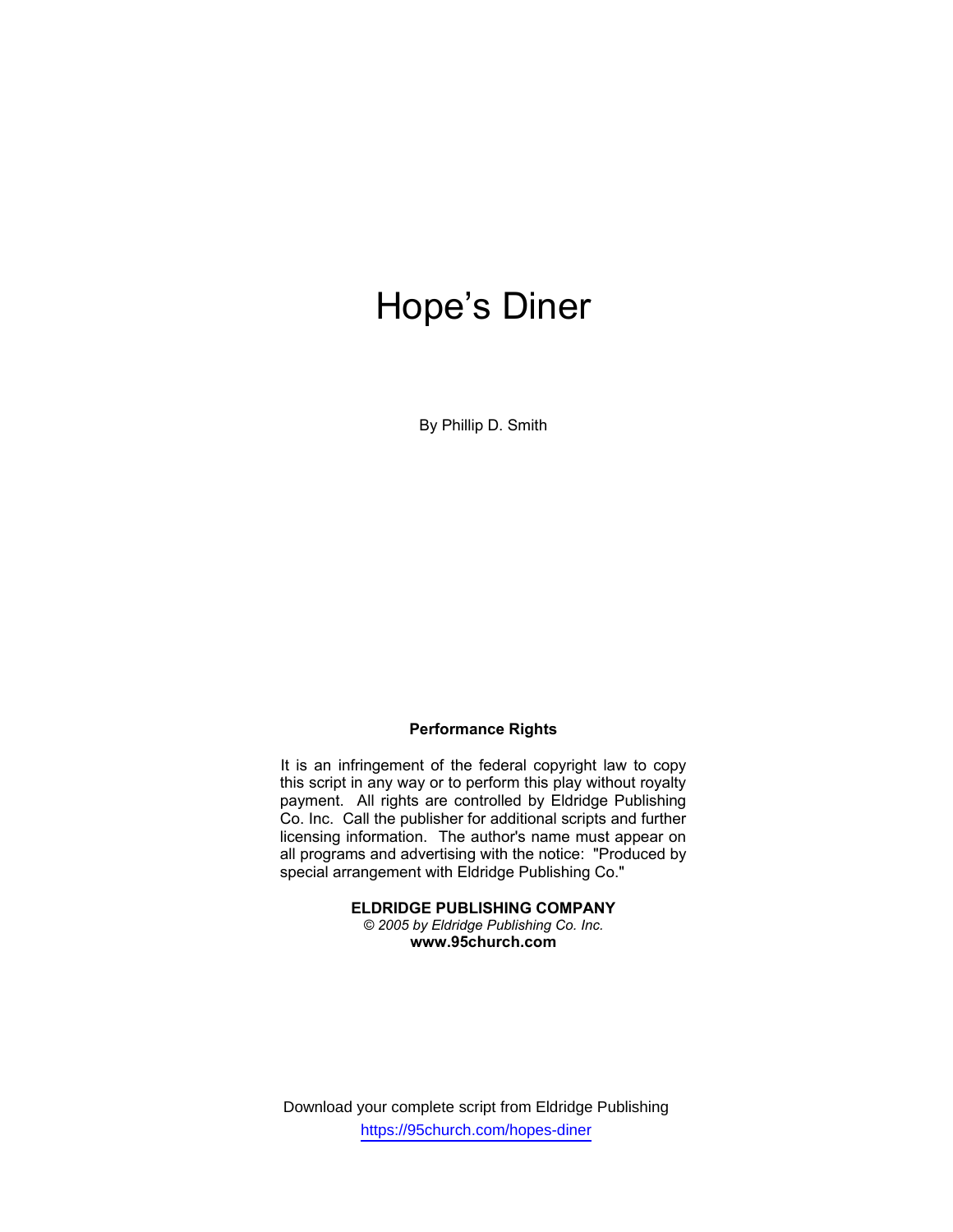*Hope's Diner - 2 -* 

## **DEDICATION**

*Dedicated to Samantha, who, from the beginning, listened, watched, and stood by me, held my hand, believed in me, and gave me the encouragement I needed to make it through the whole production. You have made my life much brighter and enjoyable. Thank you.* 

#### **STORY OF THE PLAY**

It is a snowy Christmas Eve and at a lonely roadside diner, Hope, the owner, and Darla, a waitress, are working the evening shift, anxious to close up and get home. But latearriving customers need food to warm their bodies and faith to warm their souls. Rusty, a quiet truck driver, arrives first, followed by Meredith, a depressed homeless mother with a young daughter, and finally Randall, a brash, arrogant young man who's been traveling for a while. When Rusty convinces Meredith to get a fresh start through his outreach ministry, his unassuming act of kindness and generosity affects Randall, who wonders why anyone would go to so much trouble. Remembering that God sends people into our lives for a reason, Darla and Hope decide that they can help Randall find a purpose in his life through Jesus, and as a start, invite Randall to join them for Christmas Eve service. These unforgettable characters will leave you with a renewed sense of hope this Christmas as well. Optional songs suggested to enhance your production.

#### **ORIGINAL PRODUCTION**

Originally produced as *Another Night Before Christmas* on December 10 and 12, 2004. The original cast included:  *Hope (Julia): Mary Anna Valderas Darla: Rachael Wainner Meredith: Kaye Adams Yvonne: Jessica Wyner Rusty: Charles Jensen Randall: Joseph Wayne Guinn*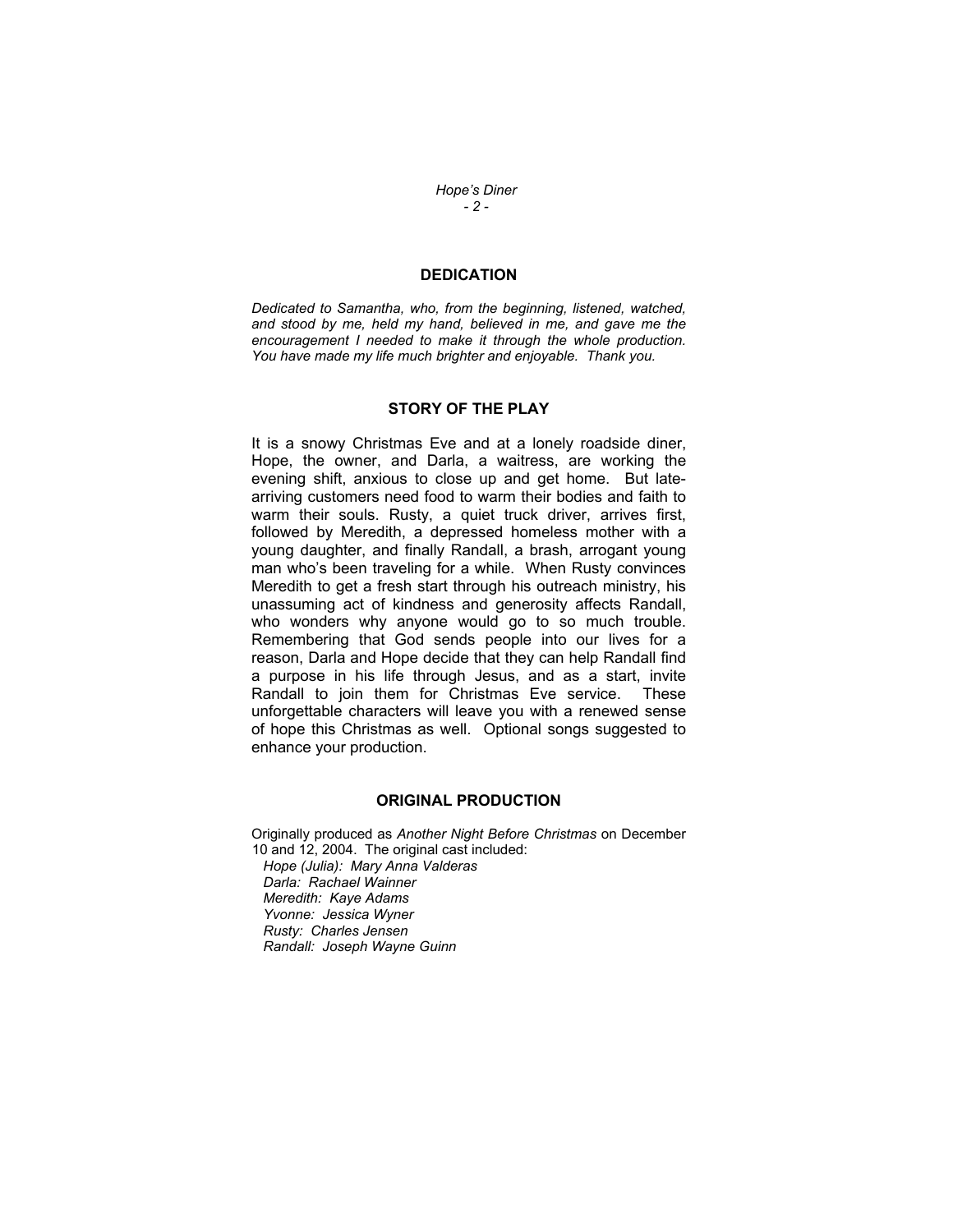*Hope's Diner - 3 -* 

# **CAST OF CHARACTERS**

*(2m, 3w, 1 girl)* 

- **HOPE:** Owner of the diner. She knows how to run her business and while not overly sweet, she realizes that kindness and concern helps maintain a consistent clientele. She has a strong faith and understands that God sends people into our lives for a reason.
- **DARLA:** Waitress. In her early twenties, she has been hurt by men before and is guarded when it comes to relationships. Her interactions with RANDALL should be sharp and even terse at times.
- **MEREDITH**: Homeless woman who is quiet, reserved, and almost given up on life. She is reluctant in speaking, moving, approaching any other character, except her daughter.
- **YVONNE:** Daughter, 7 or 8 years old. Even though she does not speak, she is the catalyst for change in Meredith's life. Her reactions to different stimuli, such as direct comments made to her, should be reserved, understated, but powerful. During the song "Sleigh Ride," she becomes involved, but returns to her subdued manner once the song is completed.
- **RUSTY**: Forty to sixty-year-old truck driver and pastor. He is a grandfatherly type who cares deeply about people and is willing to help anyone at anytime. He is outgoing and well versed in Biblical application.
- **RANDALL**: Drifter. He is outgoing, brash, arrogant, obnoxious, and yet charming. His free spirit helps carry the production through the first half. The change he goes though should be noticeable but not overdone.

### **SETTING**

It is Christmas Eve, current day. The props and set pieces need to make the stage look like a small mom-and-pop diner, including a counter, tables, chairs, stools, a coat rack, and other items that will enhance the atmosphere.

**Note:** See end of script for a complete list of props.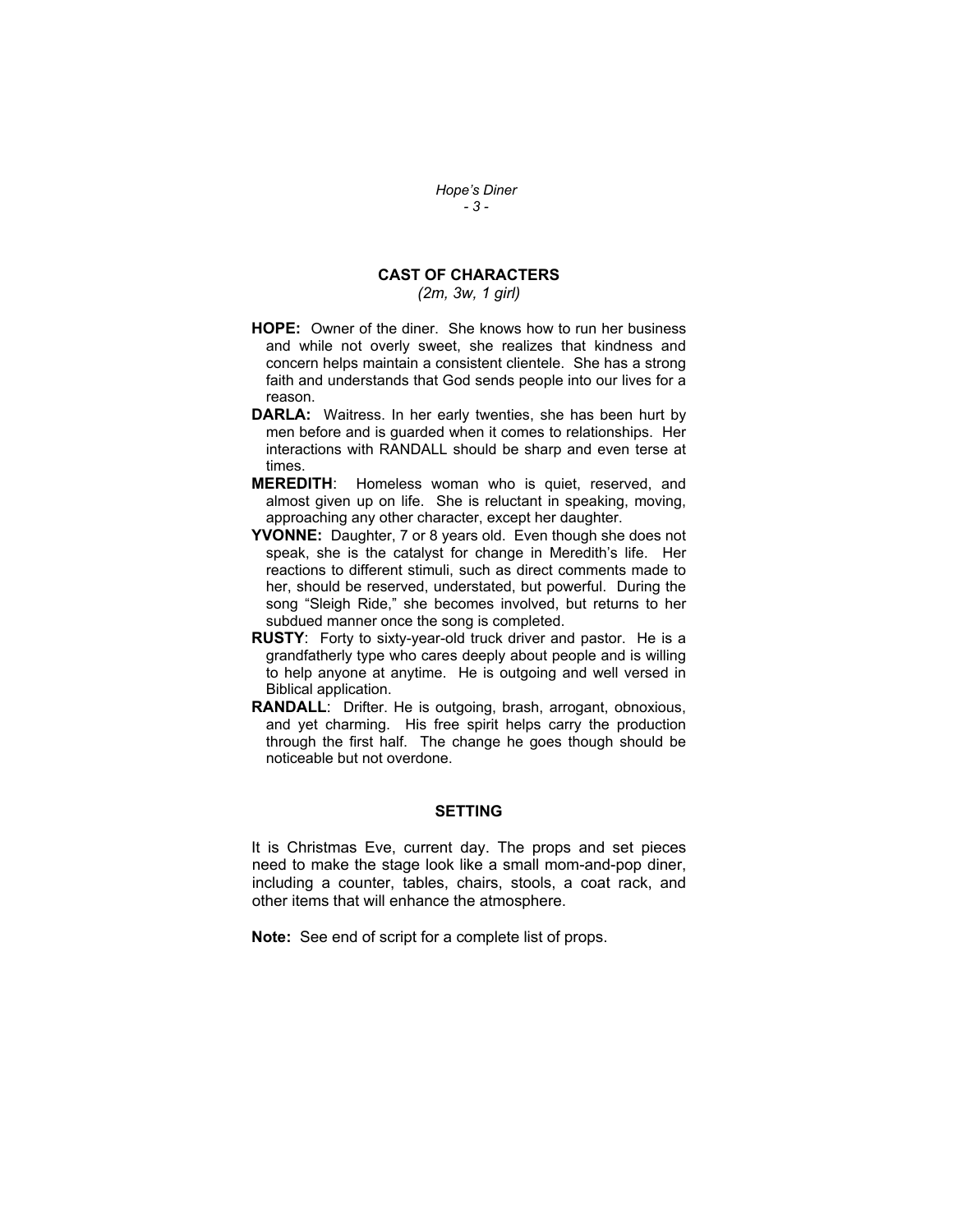*Hope's Diner - 4 -* 

## **MUSIC**

The music in the play is optional, but the songs listed below were chosen to help build the story (with the exception of "The Christmas Waltz" and "It's the Most Wonderful Time of the Year.") When using any song, be sure to obtain rights from the music publisher.

- **The Christmas Waltz** (c)1954, Sands Music Corp. *Sung by Choir. Hope and Darla enter in the last few measures of this song to begin the production.*
- **Sleigh Ride/On A Sleigh Ride With You!** (c)1997, Word Music *Song should be fun allowing Randall to flirt with Darla, taking her on an imaginary sleigh ride.*
- **Grown-Up Christmas List** (c)1990, Warner-Tamerlane Publ, Corp. *Meredith should sing this song to the audience and at the end turn to Yvonne and sing to her.*
- **King of Glory** (Mac Powell & Third Day) (c)2000, New Spring Publishing, Inc/Vandura 2500 Songs (ASCAP) *Randall begins this song after he has moved to the DL table where he sings the first verse. He moves CS during the second verse before Darla and Hope take over singing.*
- **Good News** (Rob Mathes) (c)1995, River Oaks Music & Maybe I Can Music (EMI)

*Sung by Darla to Randall.* 

- **Jesus Born On This Day** (Mariah Carey/Walter Afanasieff) (c)1994, Sony/ATV Tunes LLC & Wallyworld Music *By Hope, Darla and Choir. Hope begins singing this song to Randall at the DL table, but then moves CS to complete it.*
- **It's the Most Wonderful Time of the Year** (c)1963, Barnaby Music (Warner Bros. Pub) from "Holiday Classics" collection by David. T. Clydesdale (c)1997, Word Music *Song to close the program.*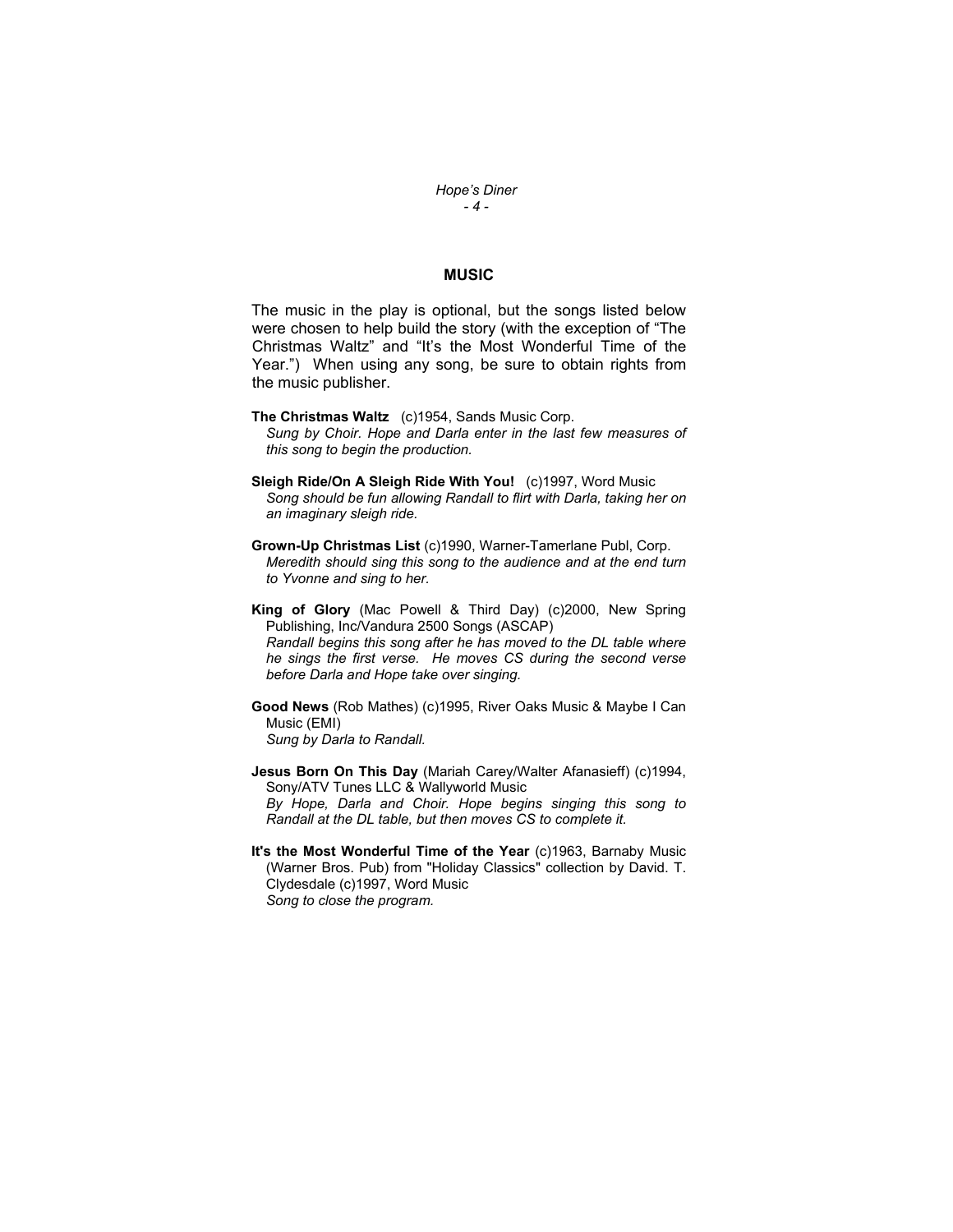*Hope's Diner - 5 -* 

## **HOPE'S DINER**

*(At RISE: Music plays under. It is evening. Hope is UC behind the counter, Darla is DL wiping a table.)* 

DARLA: I'm almost finished with the tables. Do you want me to start on the floor? *(CROSSES SR to table.)*

HOPE: No, let's wait. Someone might wander in after awhile.

DARLA: In this snowstorm? You really think so?

HOPE: I tell you what, if no one comes in before the top of the hour, then we'll shut down and go home.

DARLA: Deal.

- HOPE: Just think, you might be getting home early this Christmas Eve.
- DARLA: I don't think anyone is getting home early in this weather. Although it would be nice to make it to midnight services.

HOPE: We're not doing midnight services this year.

DARLA: Why not?

HOPE: Too many members of the staff are out of town.

DARLA: Would you like to come with me?

HOPE: I think once I make it home, I'm not going to want to leave.

DARLA: Are you still going to see your mother tomorrow?

HOPE: Plan on it. What about you?

DARLA: A couple of friends invited me over.

HOPE: Whatever happened to that boy you were seeing? I haven't seen him around in a couple of months.

DARLA: And you won't. I found out he had another girlfriend on the other side of town. One that drove a cherry red Corvette.

HOPE: Oh, sweetie, I'm so sorry.

DARLA: Don't be. I'm better off without him.

HOPE: Maybe, but Christmas can be so lonely.

DARLA: True, but I imagine you have it tougher.

HOPE: After time, it becomes less lonely.

DARLA: How long has it been?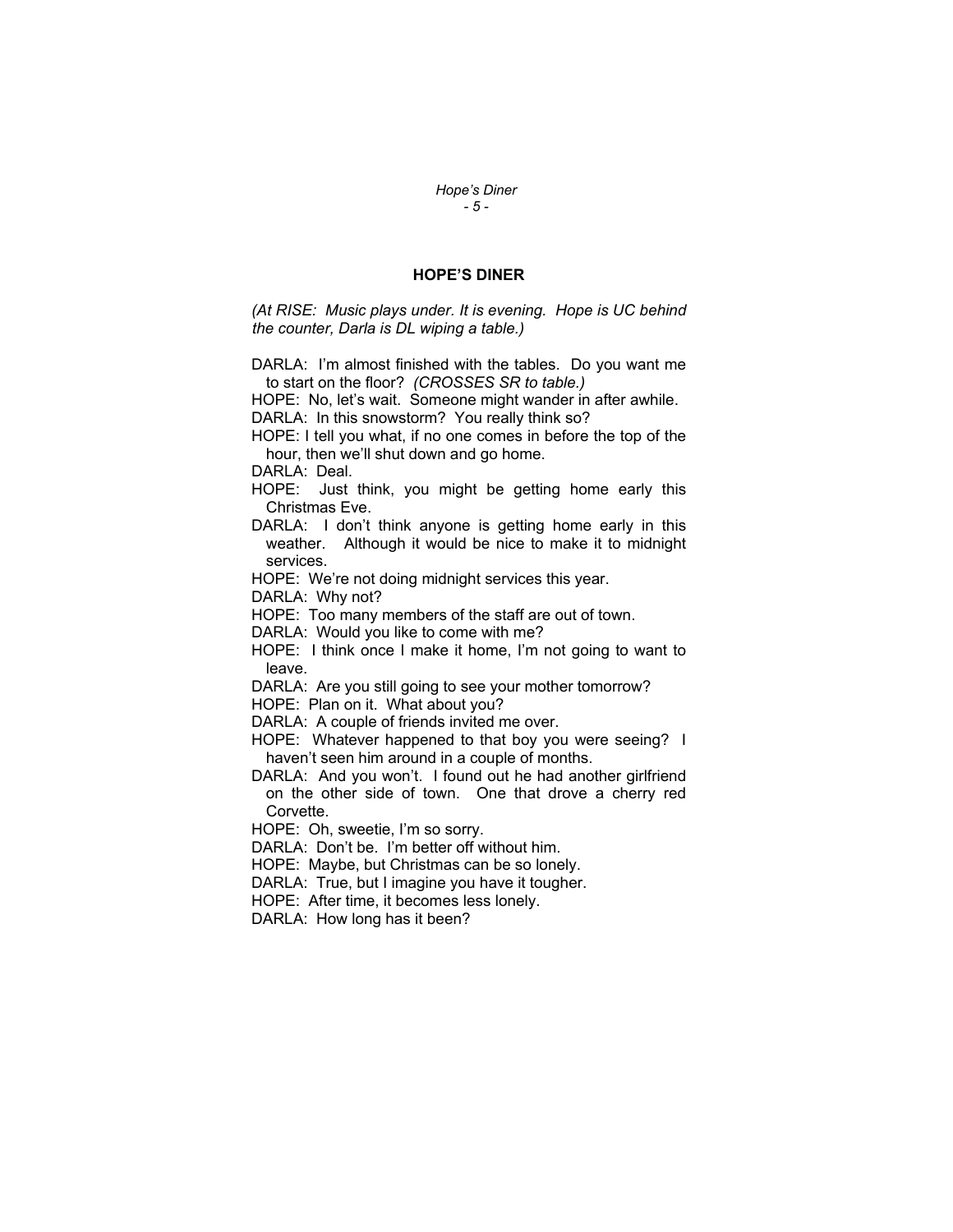- *Hope's Diner - 6 -*
- HOPE: It's been over ten years since Vincent died. Although sometimes, it does seem like yesterday when we started this diner.

DARLA: You've done an excellent job of keeping it going.

HOPE: Thank you. I have some good help.

DARLA: *(Feigned look of shock.)* You mean you hired someone else?

HOPE: Silly.

DARLA: *(Looking out the door SL.)* Look at that thing pulling in.

HOPE: What?

DARLA: That rig. Even in the snow it looks like it just rolled off the assembly line. Shiny wax job, even the chrome reflects the traffic lights. I bet it doesn't have a hundred miles on it.

HOPE: You are so easily impressed.

DARLA: You have to admit, you've never seen a rig that nice before.

HOPE: I don't know that I've ever noticed.

DARLA: I do. And you would remember if you had.

HOPE: If you say so.

DARLA: I did.

HOPE: Why do you think it would stop here?

DARLA: Why not? Truck drivers need to eat.

HOPE: Well, we better have something for him to eat.

DARLA: Do you want to wait until he orders?

HOPE: *(Thinking.)* No, let's just plop something down in front of him and tell him it's all we have.

DARLA: I take back what I said earlier.

HOPE: What?

DARLA: That you were doing a good job of keeping this place running.

HOPE: Go mop the floor.

*(RUSTY ENTERS SL, crosses to the counter SL and sits on the stool.)*

HOPE: *(Continued.)* Welcome. What can I get for you?